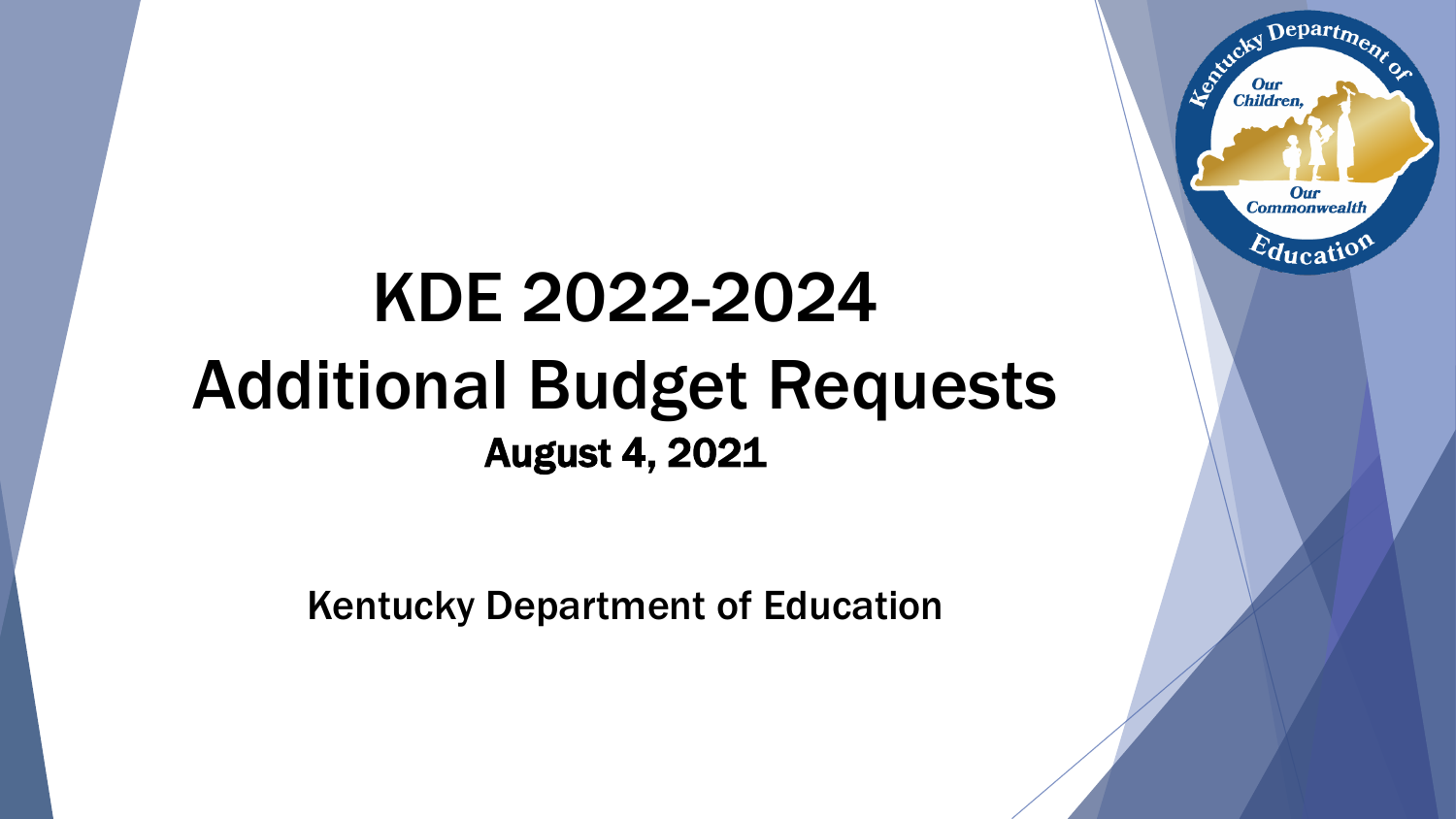### Additional Budget Requests (ABR's)

- Growth requests support of current scope beyond baseline and defined calculations
- New or expanded requests for activities, programs, or levels of services
- **Fund source replacement requests** replace or sustain existing levels of services or operations due to a loss or reduction of federal or restricted funds

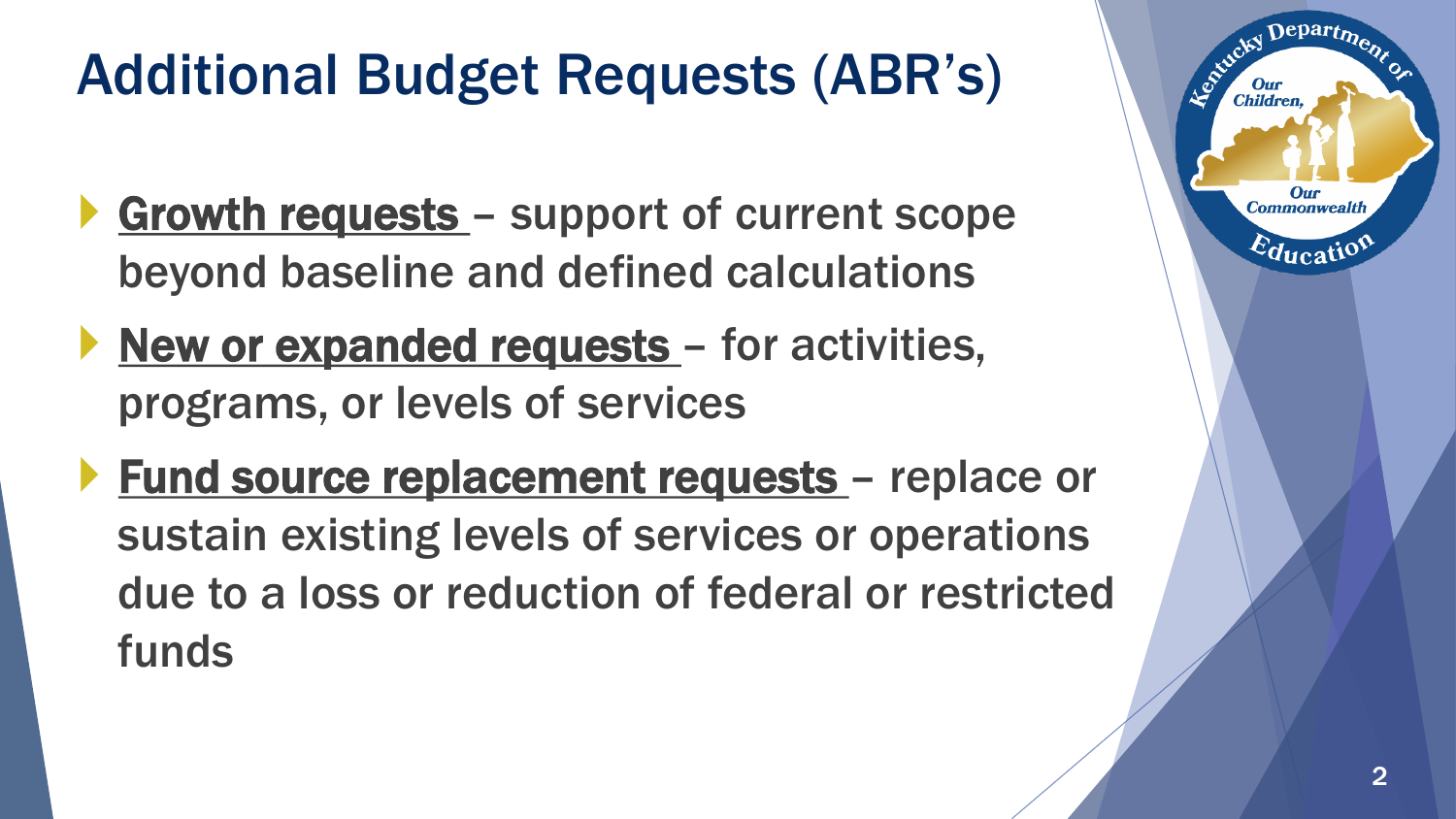#### 2022-2024 Additional Budget Requests

| <b>Purpose</b>                                                                                                                                                                                                                                                                                                                                                                                                                                                                                                                                                                                                           | <b>FY23</b> | <b>FY24</b> | <b>Total</b> |
|--------------------------------------------------------------------------------------------------------------------------------------------------------------------------------------------------------------------------------------------------------------------------------------------------------------------------------------------------------------------------------------------------------------------------------------------------------------------------------------------------------------------------------------------------------------------------------------------------------------------------|-------------|-------------|--------------|
| <b>Defined Calculations</b>                                                                                                                                                                                                                                                                                                                                                                                                                                                                                                                                                                                              | <b>TBD</b>  | <b>TBD</b>  | <b>TBD</b>   |
| Technical Advisory Committee (TAC) Funding - SB192 The TAC will be responsible<br>for providing advice and feedback on assessment and accountability matters.                                                                                                                                                                                                                                                                                                                                                                                                                                                            | \$175,000   | \$175,000   | \$350,000    |
| Testing Security - These test security services would include online testing<br>technology, forensic analysis of data and scores, industry-leading insights regarding<br>test security, and test security investigation.                                                                                                                                                                                                                                                                                                                                                                                                 | \$500,000   | \$500,000   | \$1,000,000  |
| Turnaround Schools - Senate Bill 1, Section 12 (5)(a) provides that the local board of \$14,400,000* \$14,400,000<br>education shall select the turnaround audit team to complete comprehensive audit<br>required under that Section and that audit may be administered by an audit team<br>separate of KDE. Additionally, following the comprehensive audit, Section 12 (7)(a)<br>indicates that the local board shall select a turnaround entity to engage in the<br>turnaround intervention process and that that entity can be a private entity, a group<br>comprised of local staff and community partners, or KDE. |             |             | \$28,800,000 |
| ATC Operating Supports - These supports are needed in order to develop a skilled<br>workforce the Commonwealth will need to move forward and be globally competitive.<br>The development of opportunities for students for pre-apprenticeships, internships and<br>work-based learning will lead to the development of skills required by business and<br>industry.                                                                                                                                                                                                                                                      | \$3,098,700 | \$3,572,900 | \$6,671,600  |
| ATC Transition Payouts - To request additional funds to support the payouts for<br>annual and comp leave for the 2022-2023 year in the amount of \$500,000 (\$100K $x 5$<br>districts) (only for ATC's moving to local control per SB101)                                                                                                                                                                                                                                                                                                                                                                                | \$500,000   | \$0         | \$500,000    |
| Local Area Vocational Education Centers - To request an additional \$5,850,000<br>$($450K$ average x 13) - \$580,087 = \$5,269,913 per year for existing and new<br>programs/schools for the 2022-2024 biennial budget. Additionally, OCTE requests<br>growth funding to support the unfunded pathways in the currently funded centers in the<br>amount of \$1,400,000 per year for the 2022-2024 biennial budget.                                                                                                                                                                                                       | \$6,669,900 | \$6,669,900 | \$13,339,800 |
| • Paid with ESEER funds in FY23                                                                                                                                                                                                                                                                                                                                                                                                                                                                                                                                                                                          |             |             |              |

J Departmenton Estrucky D Our<br>Children, Our **Commonwealth** Education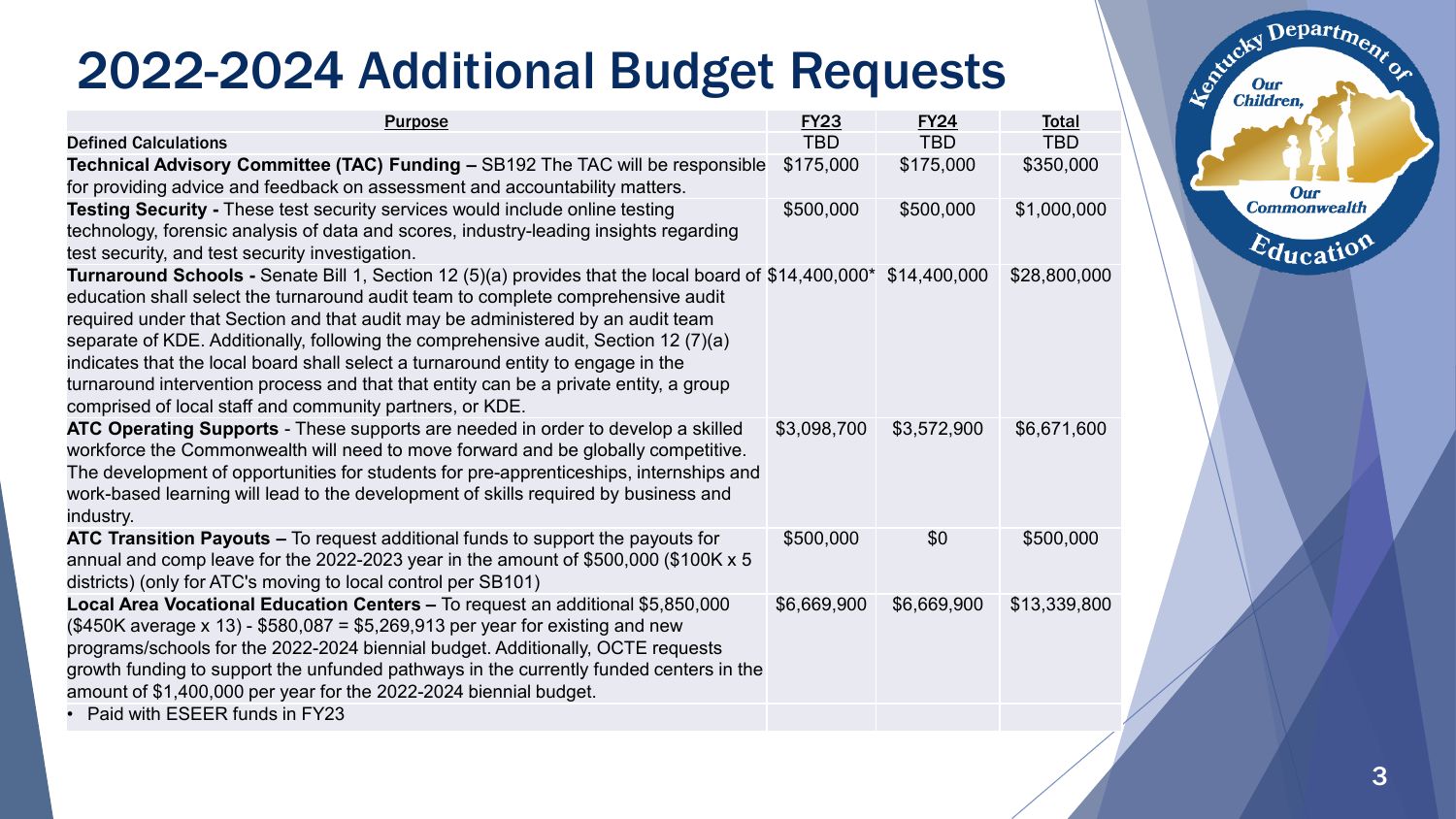#### 2022-2024 Additional Budget Requests

| <b>Purpose</b>                                                                                                                                                                                                                                                                                                                                                                                                                                                                                                                                           | <b>FY23</b> | <b>FY24</b>               | <b>Total</b> |
|----------------------------------------------------------------------------------------------------------------------------------------------------------------------------------------------------------------------------------------------------------------------------------------------------------------------------------------------------------------------------------------------------------------------------------------------------------------------------------------------------------------------------------------------------------|-------------|---------------------------|--------------|
| Revised Kentucky Teacher Induction Program (KTIP) KRS 161.027 - Rather than<br>implement the previous designed KTIP, KDE desires to bring together a group of<br>stakeholders made up of Kentucky Teachers and Administrators, Educator Preparation<br>Providers, Kentucky Cooperatives, and KDE partners such as, KEA, KASA, KASS and<br>KSBA, to redesign a new KTIP model centered around focused induction, coaching,<br>mentorship and new teacher support through a quality program to support districts as<br>they strive to retain new teachers. | \$3,000,000 | \$3,000,000               | \$6,000,000  |
| <b>Professional Development - KRS 156.095 and 704 KAR 3:35 Restore funding for</b><br>school district professional development funds.                                                                                                                                                                                                                                                                                                                                                                                                                    |             | \$11,927,700 \$11,927,700 | \$23,855,400 |
| Kentucky Education Technology System (KETS) - KRS 156.670, KRS 156.010 To<br>help properly address the people side of edtech in districts so there are the right number<br>of technicians, digital learning coaches and other basic edtech leadership<br>responsibilities in districts; To address the rapid annual increase in the numbers of users<br>on devices; address needs for online testing; restore previous cuts.                                                                                                                             |             | \$14,600,000 \$14,600,000 | \$29,200,000 |
| Gifted and Talented - 704 KAR 3:285, KRS 157.200, HB192 To request a 20%<br>increase to the Gifted & Talented appropriation; KSB requests funding for a Gifted and<br><b>Talented teacher</b>                                                                                                                                                                                                                                                                                                                                                            | \$1,341,680 | \$1,341,680               | \$2,683,360  |
| Preschool Regional Training Centers funding - KRS 157.318 To request additional<br>general funds in the amount of \$950,000 to ensure RTCs are sufficiently equipped to<br>provide training, consultation, technical assistance and materials to school districts<br>serving all eligible children enrolled in the state-funded preschool program.                                                                                                                                                                                                       | \$950,000   | \$950,000                 | \$1,900,000  |
| State funded Preschool - KRS 157.3175, 157.318, 156.160, 158.100, 702 KAR 3:250<br>and 704 KAR 3:410 Restore funding for State Preschool to \$90,113,200.                                                                                                                                                                                                                                                                                                                                                                                                | \$5,632,100 | \$5,632,100               | \$11,264,200 |
| <b>KSB/KSD</b> - personnel costs associated to JCPS salary increases                                                                                                                                                                                                                                                                                                                                                                                                                                                                                     | <b>TBD</b>  | <b>TBD</b>                | <b>TBD</b>   |
| * Paid with ESEER funds in FY23                                                                                                                                                                                                                                                                                                                                                                                                                                                                                                                          |             |                           |              |

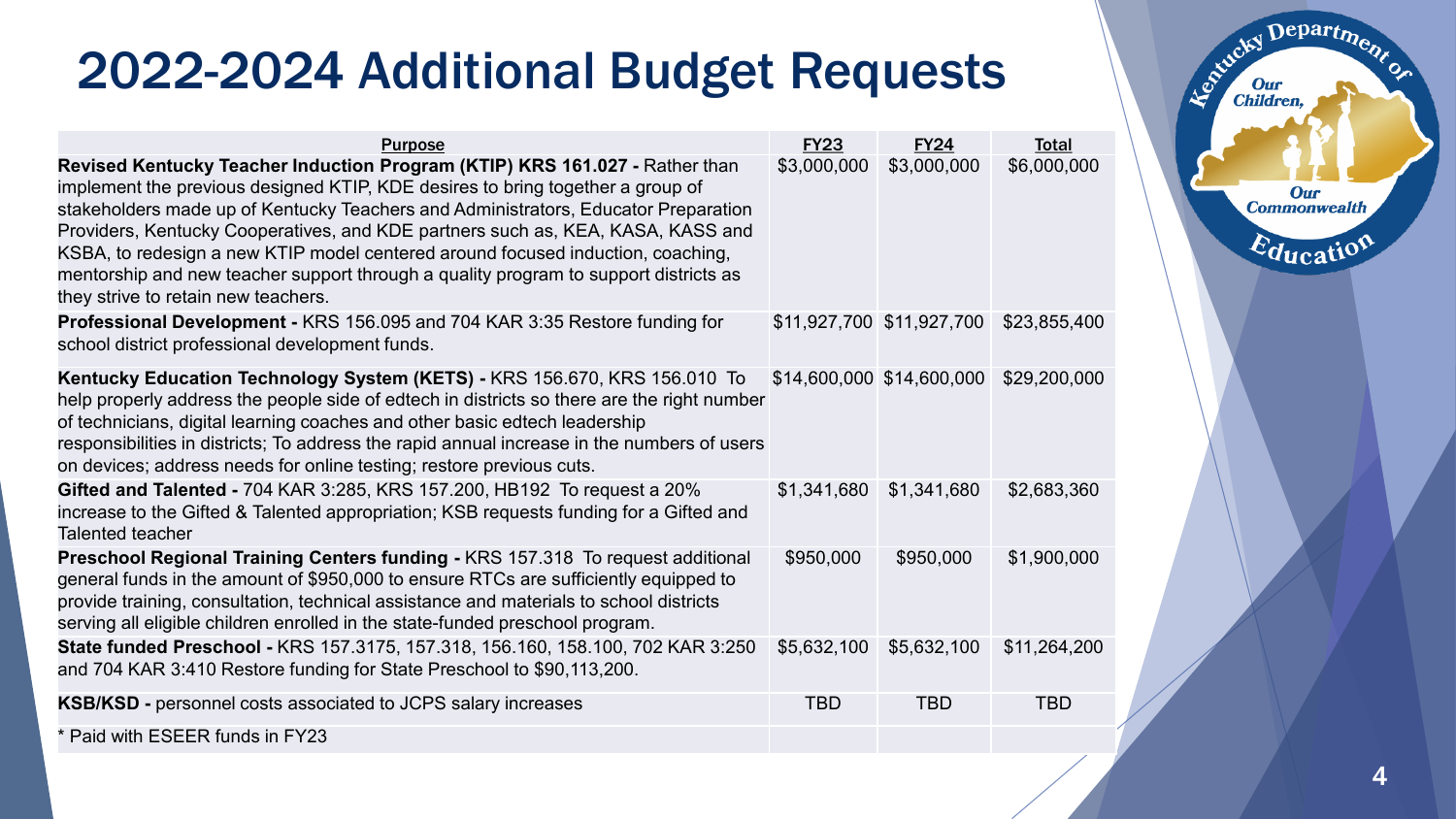#### 2022-2024 Additional Budget Requests

| <b>Purpose</b>                                                                                                                                                                                                                                                                                                      | <b>FY23</b>  | <b>FY24</b>  | <b>Total</b>                              |
|---------------------------------------------------------------------------------------------------------------------------------------------------------------------------------------------------------------------------------------------------------------------------------------------------------------------|--------------|--------------|-------------------------------------------|
| Early Learning Initiative - Kentucky's school districts require leadership, support and<br>services to enable them to effectively implement reading and mathematics programs<br>for primary students.                                                                                                               | \$11,000,000 | \$11,000,000 | \$22,000,000                              |
| <b>Equity Initiative - Provide leadership, resources and guidance in developing and</b><br>ensuring an equitable education among all learners according to the Kentucky Board of<br>Education (KBE) signed the Resolution Affirming Its Commitment to Racial Equity in<br>Kentucky Public Schools in July 2020.     | \$750,000*   | \$450,000    | \$1,200,000                               |
| <b>Standards MOA - Per Senate Bill 1 (2017), academic standards are required to be</b><br>revised every six years. KDE is requesting funding for three MOAs and the operating<br>costs associated to assist in content areas not currently covered. 1 Visual and<br>Preforming Arts, 1 Science and 1 World Language | \$1,000,000  | \$1,000,000  | \$2,000,000                               |
| Social, Emotional Learning/Mental Health                                                                                                                                                                                                                                                                            | <b>TBD</b>   | <b>TBD</b>   | <b>TBD</b>                                |
| <b>SEEK Base - KRS 157.310 - 440 Funding to support inflation costs; 1% increase to</b><br><b>SEEK Base</b>                                                                                                                                                                                                         | \$31,883,226 | \$31,883,226 | \$63,766,452                              |
| National Board Certified Salary Supplement - KRS 157.395 in FY21 \$1208 of the<br>required \$2000 was reimbursed to districts.                                                                                                                                                                                      | \$1,850,000  | \$1,905,500  | \$3,755,500                               |
| <b>SEEK Transportation - KRS 157.310 - 440 Funds to fully support pupil transportation</b><br>costs.                                                                                                                                                                                                                |              |              | \$177,313,266 \$177,313,266 \$354,626,532 |
| <b>SEEK Vocational Transportation - KRS 157.370 Funds to fully support vocational</b><br>transportation costs.                                                                                                                                                                                                      | \$5,416,171  | \$5,416,171  | \$10,832,342                              |
| <b>Education Finance Application - Funding to develop and implement a new integrated</b><br>finance system. The current system was created in 2003.                                                                                                                                                                 | \$500,000*   | \$3,500,000  | \$4,000,000                               |
| Full-day Kindergarten - Funding to support full-day Kindergarten included in SEEK<br>Base.                                                                                                                                                                                                                          |              |              | \$140,000,000 \$140,000,000 \$280,000,000 |
| <b>Employment of Leadership Personnel - HB192</b>                                                                                                                                                                                                                                                                   | <b>TBD</b>   | <b>TBD</b>   | <b>TBD</b>                                |
| 1% Increment - Budget instructions                                                                                                                                                                                                                                                                                  | <b>TBD</b>   | <b>TBD</b>   | <b>TBD</b>                                |
| <b>TOTAL</b>                                                                                                                                                                                                                                                                                                        |              |              | \$414,607,743 \$435,237,443 \$867,745,186 |

\* Paid with ESEER funds in FY23